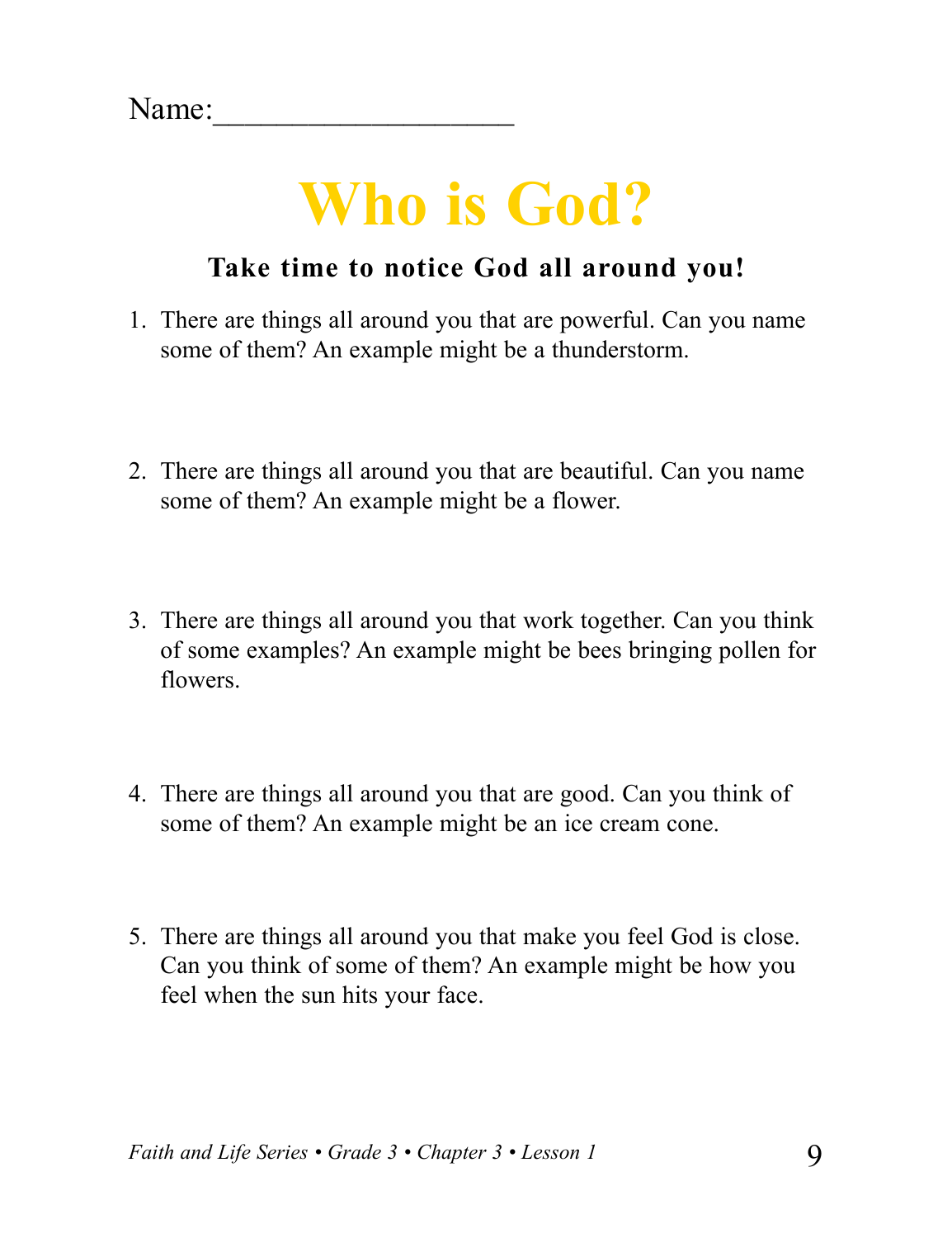## **The Prophets!**

*If you were a prophet, what message do you think God would ask you to give? Write your thoughts below.*

| i vojne |  |
|---------|--|
|         |  |

# **Learning about God**

- 1. How can someone come to know God?
- 2. Did God send messages to His people? If so, why?



- 3. What do we learn from the parable of the Wise and Foolish Bridesmaids?
- 4. What do we learn from the parable of the Rich man and Lazarus?
- 5. What do we learn from the parable of the Good Samaritan?
- 6. Of whom is the Pope head?
- 7. Who safeguards the truths of Scripture and Tradition?